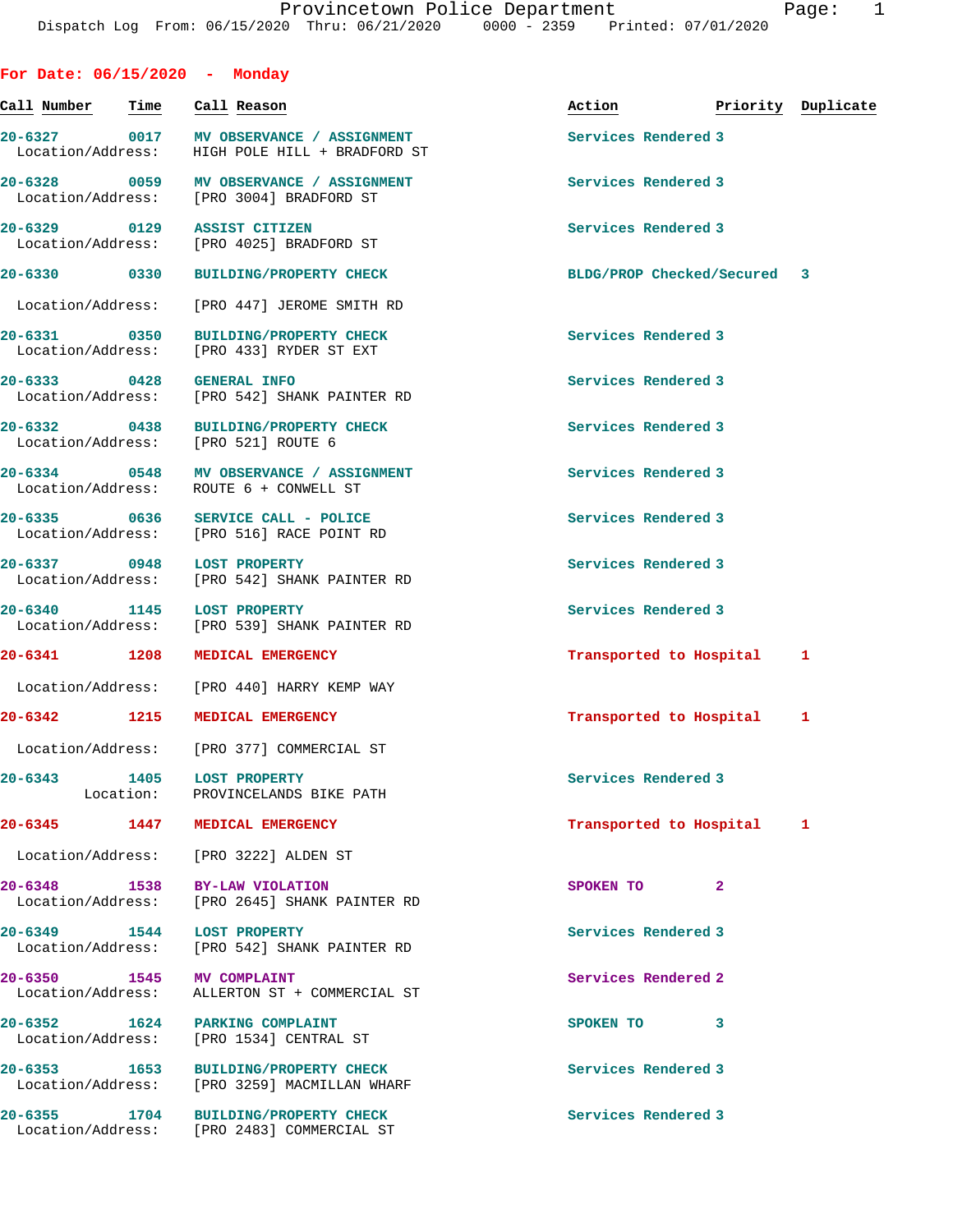| 20-6356 1706                             | BUILDING/PROPERTY CHECK<br>Location/Address: [PRO 2206] PILGRIMS LANDING                 | Services Rendered 3         |
|------------------------------------------|------------------------------------------------------------------------------------------|-----------------------------|
|                                          | 20-6357 1717 MV OBSERVANCE / ASSIGNMENT<br>Location/Address: [PRO 3243] SHANK PAINTER RD | Services Rendered 3         |
| 20-6360 1846 PARK, WALK & TALK           | Location: [PRO 3431] LOPES SQUARE                                                        | Services Rendered 3         |
|                                          | 20-6361 1914 MV OBSERVANCE / ASSIGNMENT<br>Location/Address: ROUTE 6 + HOWLAND ST        | Services Rendered 3         |
|                                          | 20-6363 2002 BUILDING/PROPERTY CHECK<br>Location/Address: [PRO 564] BAYBERRY AVE         | Services Rendered 3         |
|                                          | 20-6364 2020 MV OBSERVANCE / ASSIGNMENT<br>Location/Address: [PRO 3440] ROUTE 6          | Services Rendered 3         |
| 20-6365 2048 MV STOP                     |                                                                                          | Citation / Warning Issued 3 |
|                                          | Location/Address: ROUTE 6 + SANDY HILL LN                                                |                             |
| 20-6366 2146 MV STOP                     | Location/Address: HOWLAND ST + BRADFORD ST                                               | VERBAL WARNING 3            |
|                                          | 20-6368 2337 BUILDING/PROPERTY CHECK                                                     | BLDG/PROP Checked/Secured 3 |
|                                          | Location/Address: [PRO 526] RYDER ST EXT                                                 |                             |
| 20-6367 2341                             | <b>BUILDING/PROPERTY CHECK</b><br>Location/Address: [PRO 526] RYDER ST EXT               | Services Rendered 3         |
|                                          | 20-6369 2359 BUILDING/PROPERTY CHECK<br>Location/Address: [PRO 2490] PROVINCELANDS RD    | Services Rendered 3         |
| For Date: $06/16/2020 - Tuesday$         |                                                                                          |                             |
|                                          |                                                                                          | BLDG/PROP Checked/Secured 3 |
|                                          | Location/Address: [PRO 2206] PILGRIMS LANDING                                            |                             |
| Location/Address: RACE POINT RD          | 20-6371 0012 SUSPICIOUS ACTIVITY                                                         | $\mathbf{2}$<br>SPOKEN TO   |
| $20 - 6372$<br>0106<br>Location/Address: | <b>BUILDING/PROPERTY CHECK</b><br>[PRO 564] BAYBERRY AVE                                 | Services Rendered 3         |
| $20 - 6373$<br>0110                      | <b>BUILDING/PROPERTY CHECK</b>                                                           | BLDG/PROP Checked/Secured 3 |
|                                          | Location/Address: [PRO 3259] MACMILLAN WHARF                                             |                             |
| 20-6374<br>0119<br>Location/Address:     | ASSIST CITIZEN<br>[PRO 1269] ALDEN ST                                                    | Services Rendered 3         |
| 20-6375 0242                             | <b>BUILDING/PROPERTY CHECK</b>                                                           | BLDG/PROP Checked/Secured 3 |
| Location/Address:                        | [PRO 530] SHANK PAINTER RD                                                               |                             |
| 20-6376<br>0408                          | <b>BUILDING/PROPERTY CHECK</b>                                                           | BLDG/PROP Checked/Secured 3 |
| Location/Address:                        | [PRO 447] JEROME SMITH RD                                                                |                             |
| 20-6377 0426<br>Location/Address:        | MV OBSERVANCE / ASSIGNMENT<br>[PRO 3611] CAPTAIN BERTIES WAY                             | Services Rendered 3         |
| $20 - 6378$<br>0541<br>Location/Address: | MV OBSERVANCE / ASSIGNMENT<br>CONWELL ST + ROUTE 6                                       | Services Rendered 3         |
| 20-6380<br>0551                          | SERVICE CALL - POLICE                                                                    | Services Rendered 3         |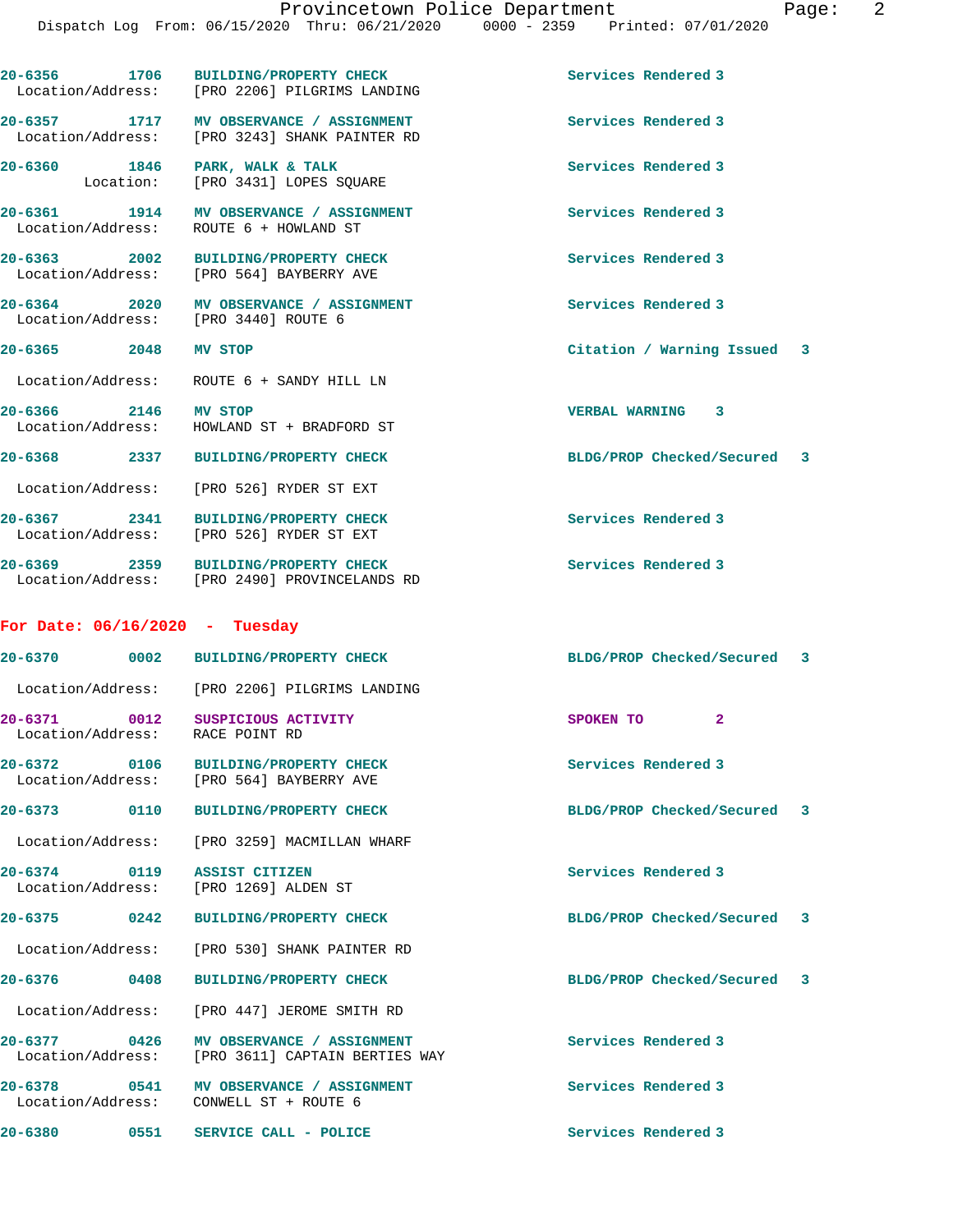20-6383 1002 MV OBSERVANCE / ASSIGNMENT Services Rendered 3 Location/Address: [PRO 3440] ROUTE 6

**20-6384 1130 SERVICE CALL - POLICE Services Rendered 3**  Location/Address: [PRO 569] WINSLOW ST

20-6385 1147 GENERAL INFO **1147** SERIERAL INFO Services Rendered 3

**20-6386 1208 MV OBSERVANCE / ASSIGNMENT Services Rendered 3**  Location/Address: ROUTE 6 + SNAIL RD

**20-6387 1209 HAZARDS Services Rendered 2**  Location: [PRO 3431] LOPES SQUARE

Location/Address: ROUTE 6 + CONWELL ST

Location/Address: [PRO 440] HARRY KEMP WAY

Location/Address: ROUTE 6 + SNAIL RD

Location/Address: [PRO 3870] COMMERCIAL ST

**20-6398 1742 SERVICE CALL - POLICE Services Rendered 3** 

**20-6402 1947 MV STOP VERBAL WARNING 3**  Location/Address: BRADFORD ST

Location/Address: [PRO 2539] RYDER ST EXT

Location/Address: [PRO 3287] ROUTE 6

Location/Address: [PRO 2543] MACMILLAN WHARF

**20-6405 2202 BUILDING/PROPERTY CHECK BLDG/PROP Checked/Secured 3**

Location/Address: [PRO 526] RYDER ST EXT

**20-6407 2304 MEDICAL EMERGENCY Transported to Hospital 1**

**20-6408 2333 BUILDING/PROPERTY CHECK Services Rendered 3**  Location/Address: [PRO 2977] COMMERCIAL ST

**20-6409 2339 PARK, WALK & TALK No Action Required 3**

Location/Address: [PRO 2543] MACMILLAN WHARF

**20-6388 1226 MV STOP VERBAL WARNING 3** 

**20-6390 1258 PARK, WALK & TALK Services Rendered 3** 

**20-6393 1538 BUILDING/PROPERTY CHECK Services Rendered 3**  Location/Address: [PRO 3259] MACMILLAN WHARF

**20-6394 1608 BUILDING/PROPERTY CHECK Services Rendered 3**  Location/Address: [PRO 2483] COMMERCIAL ST

DYKE LOT/HATCHES HARBOR

**20-6396 1633 MV OBSERVANCE / ASSIGNMENT Services Rendered 3** 

**20-6397 1706 PARK, WALK & TALK Services Rendered 3** 

Location/Address: [PRO 516] RACE POINT RD

20-6399 1800 ASSIST CITIZEN SPOKEN TO 3<br>
Location/Address: [PRO 196] COMMERCIAL ST [PRO 196] COMMERCIAL ST

**20-6401 1831 SUSPICIOUS ACTIVITY SPOKEN TO 2** 

**20-6406 2130 BUILDING/PROPERTY CHECK BLDG/PROP Checked/Secured 3**

**20-6404 2152 BUILDING/PROPERTY CHECK BLDG/PROP Checked/Secured 3**

Location/Address: [PRO 564] BAYBERRY AVE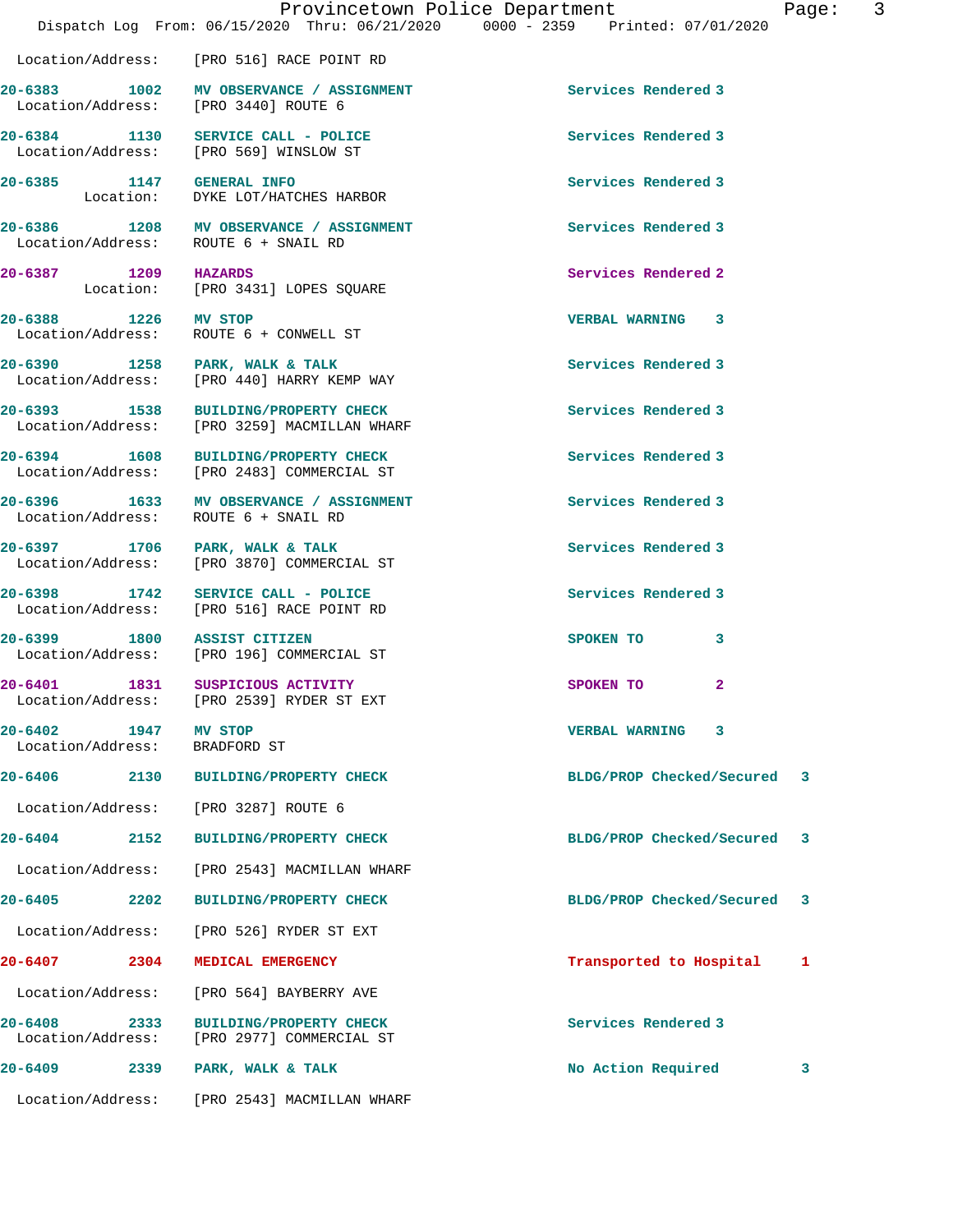|                          |                                                                                                             | Provincetown Police Department<br>Dispatch Log From: 06/15/2020 Thru: 06/21/2020 0000 - 2359 Printed: 07/01/2020 | Page: 4 |  |
|--------------------------|-------------------------------------------------------------------------------------------------------------|------------------------------------------------------------------------------------------------------------------|---------|--|
|                          | For Date: $06/17/2020$ - Wednesday                                                                          |                                                                                                                  |         |  |
|                          | 20-6410 0000 BUILDING/PROPERTY CHECK                                                                        | BLDG/PROP Checked/Secured 3                                                                                      |         |  |
|                          | Location/Address: [PRO 2540] RACE POINT RD                                                                  |                                                                                                                  |         |  |
| 20-6411 0040 MV STOP     | Location/Address: [PRO 2520] PRINCE ST<br>Refer To Arrest: 20-41-AR                                         | Arrest(s) Made 3                                                                                                 |         |  |
|                          | 20-6412 0051 MEDICAL EMERGENCY<br>Location/Address: [PRO 106] COMMERCIAL ST                                 | PATIENT REFUSAL 1                                                                                                |         |  |
|                          | 20-6413 0138 MEDICAL EMERGENCY<br>Location/Address: [PRO 542] SHANK PAINTER RD<br>Refer To Arrest: 20-41-AR | <b>PATIENT REFUSAL 1</b>                                                                                         |         |  |
|                          | 20-6414 0510 BUILDING/PROPERTY CHECK                                                                        | BLDG/PROP Checked/Secured 3                                                                                      |         |  |
|                          | Location/Address: [PRO 1778] SHANK PAINTER RD                                                               |                                                                                                                  |         |  |
|                          | 20-6416 0726 PARK, WALK & TALK<br>Location/Address: [PRO 105] COMMERCIAL ST                                 | Services Rendered 3                                                                                              |         |  |
|                          | 20-6417 0834 MV OBSERVANCE / ASSIGNMENT<br>Location/Address: [PRO 3440] ROUTE 6                             | Services Rendered 3                                                                                              |         |  |
|                          | 20-6418 0842 COURT RUN<br>Location/Address: [PRO 542] SHANK PAINTER RD                                      | Services Rendered 3                                                                                              |         |  |
|                          | 20-6419 0842 DISTURBANCE - FIGHT / ARGUMENT<br>Location/Address: [PRO 437] FREEMAN ST                       | Services Rendered 1                                                                                              |         |  |
|                          | 20-6420 0953 TRAFFIC CONTROL<br>Location/Address: [PRO 2577] BRADFORD ST                                    | Services Rendered 3                                                                                              |         |  |
|                          | 20-6421 0956 COMPLAINT - GENERAL<br>Location/Address: [PRO 2577] BRADFORD ST                                | Services Rendered 3                                                                                              |         |  |
|                          | 20-6422 1004 BUILDING/PROPERTY CHECK                                                                        | BLDG/PROP Checked/Secured 3                                                                                      |         |  |
|                          | Location/Address: [PRO 3287] ROUTE 6                                                                        |                                                                                                                  |         |  |
|                          | 20-6424 1103 MEDICAL EMERGENCY                                                                              | Transported to Hospital                                                                                          | 1       |  |
|                          | Location/Address: [PRO 658] MOZART AVE                                                                      |                                                                                                                  |         |  |
| 20-6426 1145 PET PANTRY  | Location/Address: [PRO 3296] SHANK PAINTER RD                                                               | Services Rendered 3                                                                                              |         |  |
|                          | 20-6427 1147 FLIGHT COVERAGE<br>Location/Address: [PRO 516] RACE POINT RD                                   | Services Rendered 3                                                                                              |         |  |
| 20-6428 1239 LOST WALLET | Location/Address: [PRO 542] SHANK PAINTER RD                                                                | Services Rendered 3                                                                                              |         |  |
|                          | 20-6429 1247 PARK, WALK & TALK<br>Location/Address: [PRO 537] SHANK PAINTER RD                              | Services Rendered 3                                                                                              |         |  |
| 20-6430<br>1             | 1255 BUILDING/PROPERTY CHECK                                                                                | BLDG/PROP Checked/Secured 3                                                                                      |         |  |
|                          | Location/Address: [PRO 3317] CEMETERY RD                                                                    |                                                                                                                  |         |  |
| Location/Address:        | 20-6431 1323 PARK, WALK & TALK<br>[PRO 3870] COMMERCIAL ST                                                  | Services Rendered 3                                                                                              |         |  |
|                          | 20-6433 1352 PARK, WALK & TALK<br>Location/Address: [PRO 2778] COMMERCIAL ST                                | Services Rendered 3                                                                                              |         |  |
|                          | 20-6434 1402 BUILDING/PROPERTY CHECK<br>Location/Address: [PRO 3318] CEMETERY RD                            | Services Rendered 3                                                                                              |         |  |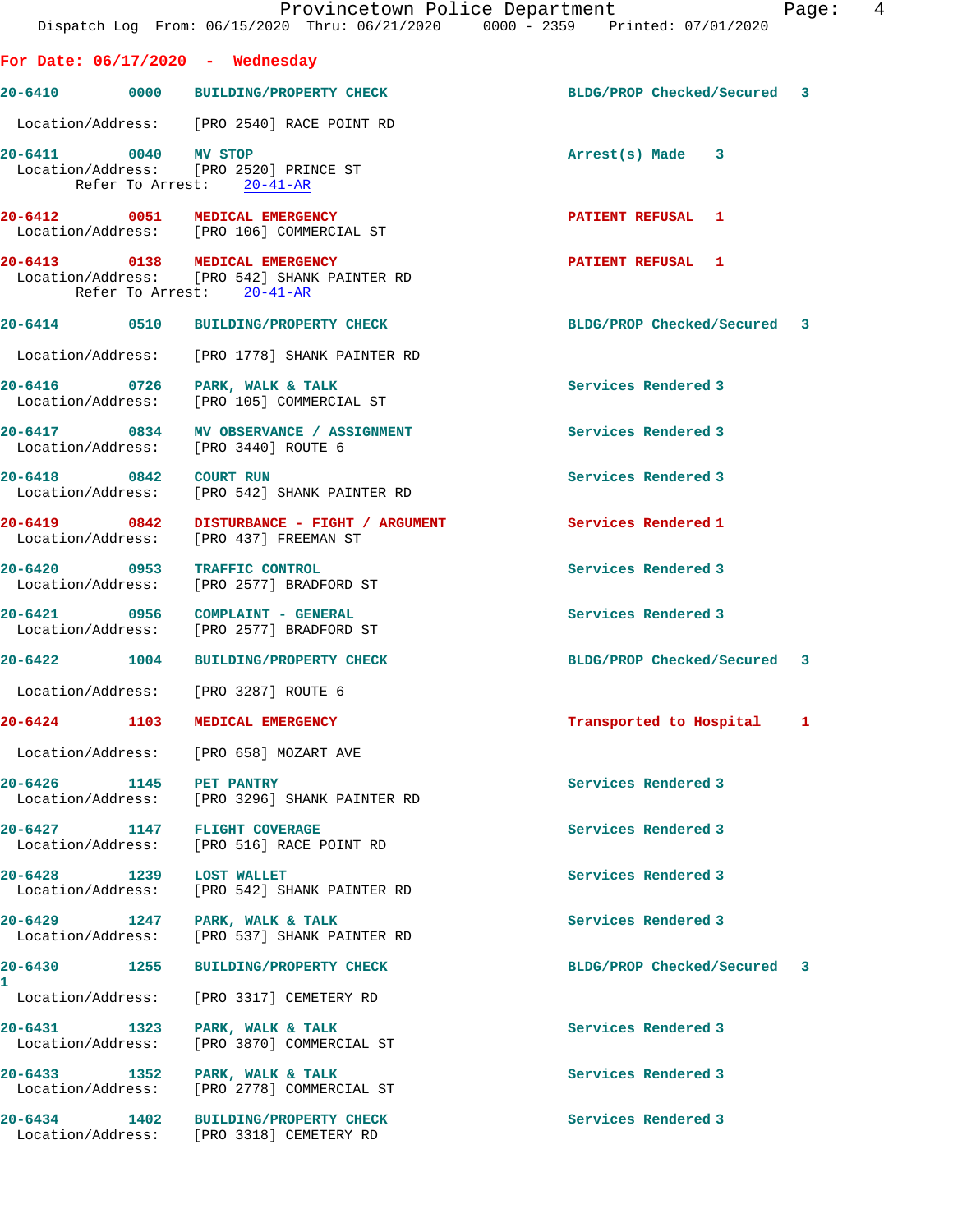**20-6435 1423 MEDICAL EMERGENCY Transported to Hospital 1** Location/Address: [PRO 2647] SHANK PAINTER RD **20-6436 1423 ANIMAL CALL Services Rendered 2**  Location/Address: ALLERTON ST + BRADFORD ST **20-6437 1549 SERVICE CALL - POLICE Services Rendered 3**  Location/Address: [PRO 516] RACE POINT RD **20-6439 1706 ALARM - GENERAL False Alarm 1**  Location/Address: COMMERCIAL ST **20-6440 1836 BUILDING/PROPERTY CHECK Services Rendered 3**  Location/Address: [PRO 2483] COMMERCIAL ST **20-6441 1919 MV OBSERVANCE / ASSIGNMENT Services Rendered 3**  Location/Address: ROUTE 6 + SNAIL RD **20-6442 1920 MV STOP VERBAL WARNING 3**  Location/Address: [PRO 2518] ROUTE 6 **20-6444 1944 MEDICAL EMERGENCY 1944 Services Rendered 1 Services Rendered 1** [PRO 1704] MAYFLOWER AVE **20-6445 2010 BUILDING/PROPERTY CHECK BLDG/PROP Checked/Secured 3** Location/Address: [PRO 2206] PILGRIMS LANDING **20-6446 2028 MEDICAL EMERGENCY Transported to Hospital 1** Location/Address: [PRO 3376] OLD ANN PAGE WAY **20-6449 2137 MV STOP VERBAL WARNING 3**  Location/Address: [PRO 61] BRADFORD ST **20-6448 2138 BUILDING/PROPERTY CHECK Services Rendered 3**  Location/Address: [PRO 3259] MACMILLAN WHARF **20-6450 2141 MV COMPLAINT GONE ON ARRIVAL 2**  Location/Address: [PRO 2479] ROUTE 6 **20-6452 2213 MEDICAL EMERGENCY Services Rendered 1**  Location/Address: LAW ST + COMMERCIAL ST **20-6453 2304 BUILDING/PROPERTY CHECK BLDG/PROP Checked/Secured 3** Location/Address: [PRO 539] SHANK PAINTER RD **For Date: 06/18/2020 - Thursday 20-6455 0021 LOST PROPERTY Services Rendered 3**  Location/Address: [PRO 3335] COMMERCIAL ST **20-6456 0047 BUILDING/PROPERTY CHECK Services Rendered 3**  Location/Address: [PRO 2483] COMMERCIAL ST **20-6457 0100 MV OBSERVANCE / ASSIGNMENT Services Rendered 3**  Location/Address: [PRO 3004] BRADFORD ST

**20-6460** 0150 **ANIMAL CALL 2001 Removed Hazard 2 2 CONS Removed Hazard** 2 [PRO 2033] JEROME SMITH RD **20-6458 0153 BUILDING/PROPERTY CHECK Services Rendered 3** 

 Location/Address: [PRO 3317] CEMETERY RD **20-6459 0158 BUILDING/PROPERTY CHECK BLDG/PROP Checked/Secured 3**

Location/Address: [PRO 3609] COMMERCIAL ST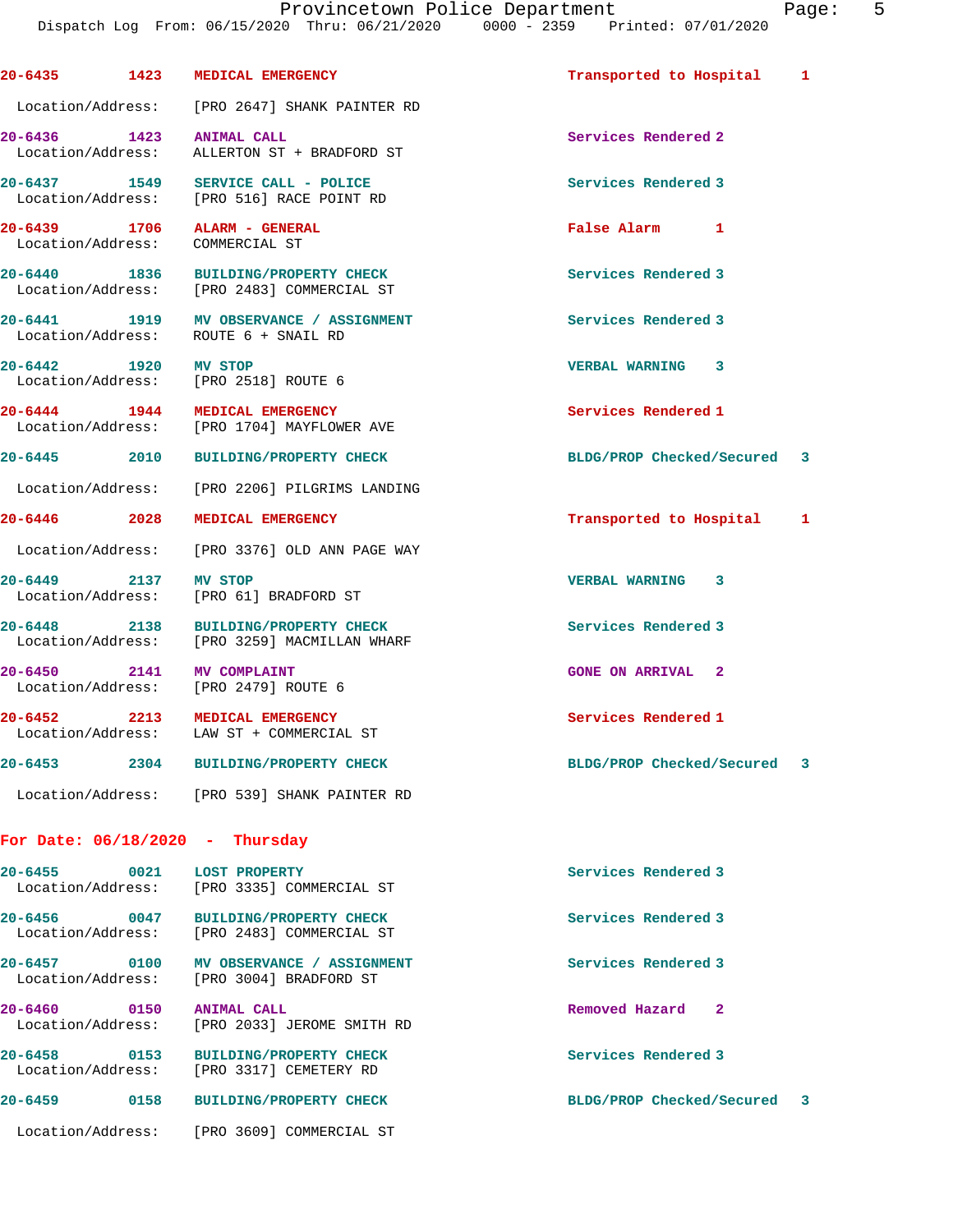|                                   | Dispatch Log From: 06/15/2020 Thru: 06/21/2020 0000 - 2359 Printed: 07/01/2020  |                             |  |
|-----------------------------------|---------------------------------------------------------------------------------|-----------------------------|--|
| 20-6461 0220                      | <b>BUILDING/PROPERTY CHECK</b>                                                  | BLDG/PROP Checked/Secured 3 |  |
|                                   | Location/Address: [PRO 440] HARRY KEMP WAY                                      |                             |  |
| 20-6462 0251                      | <b>BUILDING/PROPERTY CHECK</b>                                                  | BLDG/PROP Checked/Secured 3 |  |
| Location/Address:                 | [PRO 516] RACE POINT RD                                                         |                             |  |
| 20-6463 0351                      | BUILDING/PROPERTY CHECK<br>Location/Address: [PRO 3296] SHANK PAINTER RD        | Services Rendered 3         |  |
|                                   | 20-6464 0353 MV OBSERVANCE / ASSIGNMENT<br>Location/Address: [PRO 521] ROUTE 6  | Services Rendered 3         |  |
| 20-6465 0357                      | BUILDING/PROPERTY CHECK                                                         | BLDG/PROP Checked/Secured 3 |  |
|                                   | Location/Address: [PRO 1778] SHANK PAINTER RD                                   |                             |  |
| 20-6466 0437<br>Location/Address: | MV OBSERVANCE / ASSIGNMENT<br>JEROME SMITH RD + SHANK PAINTER RD                | Services Rendered 3         |  |
| 20-6467 0543                      | <b>BUILDING/PROPERTY CHECK</b><br>Location/Address: [PRO 2490] PROVINCELANDS RD | Services Rendered 3         |  |
|                                   | 20-6470 0655 FLIGHT COVERAGE<br>Location/Address: [PRO 516] RACE POINT RD       | Services Rendered 3         |  |
|                                   | 20-6471 0812 PARK, WALK & TALK<br>Location/Address: [PRO 2483] COMMERCIAL ST    | Services Rendered 3         |  |
|                                   | 20-6472 0816 PARK, WALK & TALK<br>Location/Address: [PRO 3259] MACMILLAN WHARF  | Services Rendered 3         |  |
|                                   | 20-6473 0832 MEDICAL EMERGENCY                                                  | Transported to Hospital 1   |  |
|                                   | Location/Address: [PRO 217] COMMERCIAL ST<br>Refer To Accident: 20-19-AC        |                             |  |
|                                   | 20-6474 0832 BUILDING/PROPERTY CHECK                                            | BLDG/PROP Checked/Secured 3 |  |
|                                   | Location/Address: [PRO 2206] PILGRIMS LANDING                                   |                             |  |
| 20-6475 0913                      | <b>MV COMPLAINT</b><br>Location/Address: [PRO 1516] BRADFORD ST                 | Services Rendered 2         |  |
|                                   |                                                                                 | BLDG/PROP Checked/Secured 3 |  |
|                                   | Location/Address: [PRO 3287] ROUTE 6                                            |                             |  |
| 20-6477 0957                      | LOOSE DOG<br>Location/Address: [PRO 2492] WINSLOW ST                            | <b>VERBAL WARNING</b><br>-2 |  |
|                                   | 20-6478    1031    PET PANTRY<br>Location/Address: [PRO 3296] SHANK PAINTER RD  | Services Rendered 3         |  |
|                                   | 20-6479 1059 BUILDING/PROPERTY CHECK                                            | BLDG/PROP Checked/Secured 3 |  |
|                                   | Location/Address: [PRO 571] ALDEN ST                                            |                             |  |
| 20-6480 1103 FOLLOW UP            | Location/Address: [PRO 2543] MACMILLAN WHARF<br>Refer To Accident: 20-15-AC     | FOLLOW UP<br>2              |  |
|                                   | 20-6482 1105 MV COMPLAINT                                                       | Referred to Other Agency 2  |  |
|                                   | Location/Address: [PRO 1277] ATKINS LN                                          |                             |  |

20-6481 1111 PARK, WALK & TALK **Services Rendered 3** 

Location/Address: [PRO 287] COMMERCIAL ST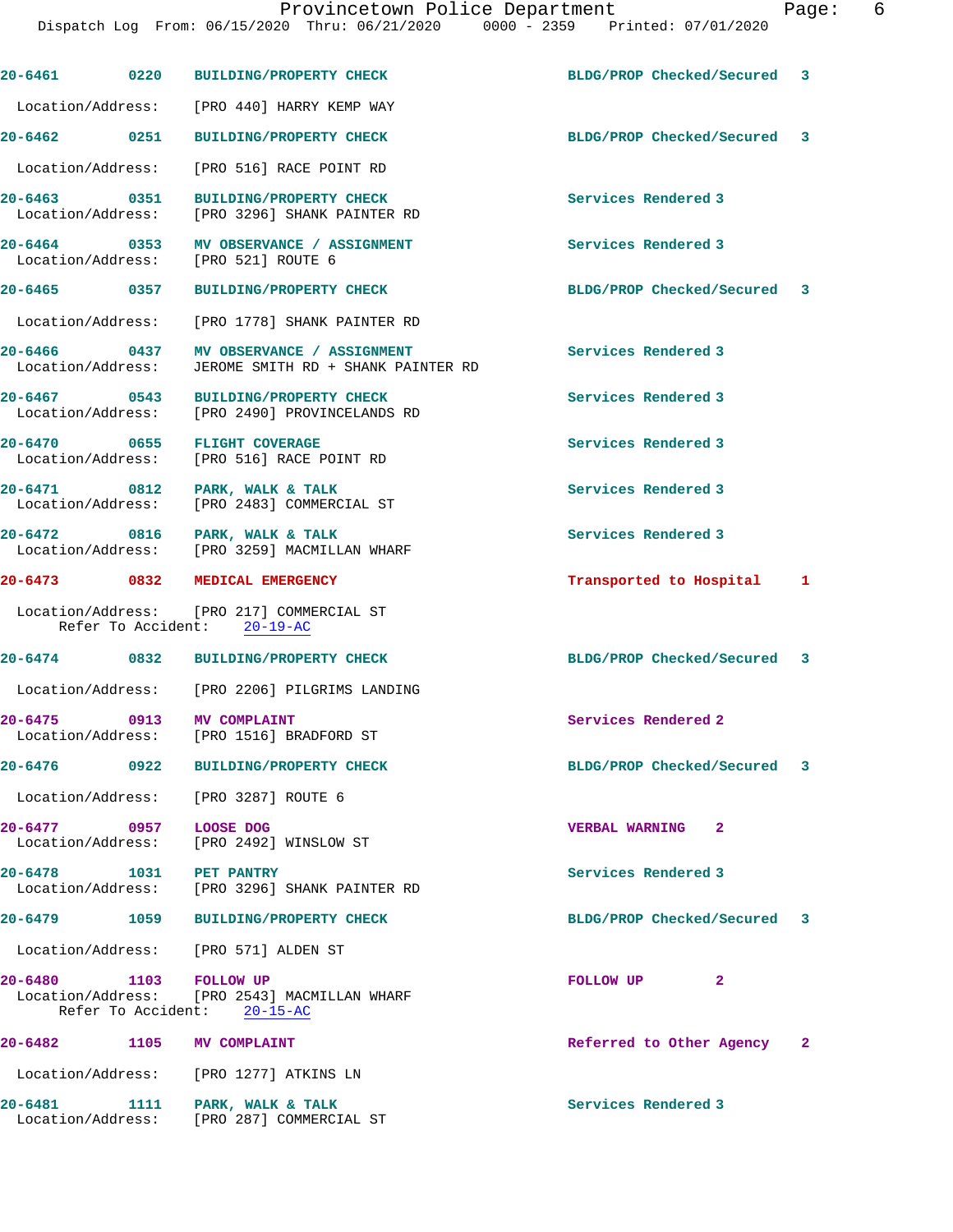20-6486 1331 PET PANTRY **120 Services Rendered 3**  Location/Address: [PRO 285] COMMERCIAL ST **20-6487 1340 MV STOP VERBAL WARNING 3**  Location/Address: [PRO 49] BRADFORD ST **20-6488 1348 ANIMAL CALL Services Rendered 2**  Location/Address: HOWLAND ST **20-6489 1415 ANIMAL CALL Services Rendered 2**  Location/Address: [PRO 2223] BREWSTER ST **20-6490 1427 COMPLAINT - GENERAL Services Rendered 3**  Location/Address: RYDER ST + COMMERCIAL ST 20-6491 **1445** PROPERTY CHECK REQUEST **Services** Rendered 3 Location/Address: [PRO 377] COMMERCIAL ST

**20-6492 1507 MV DISABLED Services Rendered 2**  Location/Address: [PRO 2479] ROUTE 6

Location/Address: [PRO 105] COMMERCIAL ST

Location/Address: [PRO 1957] COMMERCIAL ST

Location/Address: [PRO 597] COMMERCIAL ST

**1** 

Location/Address: HOWLAND ST + ROUTE 6

**20-6493 1531 MV OBSERVANCE / ASSIGNMENT Services Rendered 3**  Location/Address: [PRO 3440] ROUTE 6

**20-6495 1619 MV COLLISION Services Rendered 1**<br>
Location/Address: [PRO 2645] SHANK PAINTER RD [PRO 2645] SHANK PAINTER RD

**20-6496 1633 PARK, WALK & TALK Services Rendered 3**  Location/Address: [PRO 3870] COMMERCIAL ST

**20-6497 1709 LARCENY / FORGERY / FRAUD SPOKEN TO 2**  Location/Address: [PRO 523] COMMERCIAL ST

Location/Address: [PRO 2518] ROUTE 6

**20-6499 1855 PARK, WALK & TALK Services Rendered 3**  Location/Address: [PRO 105] COMMERCIAL ST

**20-6500 1901 MV COMPLAINT AND SPOKEN TO 2**<br>
Location/Address: [PRO 843] COMMERCIAL ST [PRO 843] COMMERCIAL ST

20-6501 1909 MV OBSERVANCE / ASSIGNMENT **Services Rendered 3** Location/Address: PRINCE ST + BRADFORD ST

Location/Address: [PRO 182] COMMERCIAL ST

Location/Address: [PRO 3222] ALDEN ST

20-6504 2126 MV OBSERVANCE / ASSIGNMENT **Services Rendered 3** <br>
Location/Address: SNAIL RD + COMMERCIAL ST SNAIL RD + COMMERCIAL ST

**20-6505 2212 MV STOP VERBAL WARNING 3**  Location/Address: [PRO 357] COMMERCIAL ST

20-6483 1228 PARK, WALK & TALK **Services Rendered 3** 

20-6484 1301 PARK, WALK & TALK **Services Rendered 3** 

**20-6485 1309 HAZARDS Referred to Other Agency 2**

**20-6494 1530 MV STOP Citation / Warning Issued 3**

**20-6498 1811 MV DISABLED Services Rendered 2** 

**20-6502 1909 BUILDING/PROPERTY CHECK BLDG/PROP Checked/Secured 3**

**20-6503 2058 MISSING PERSON Services Rendered 1**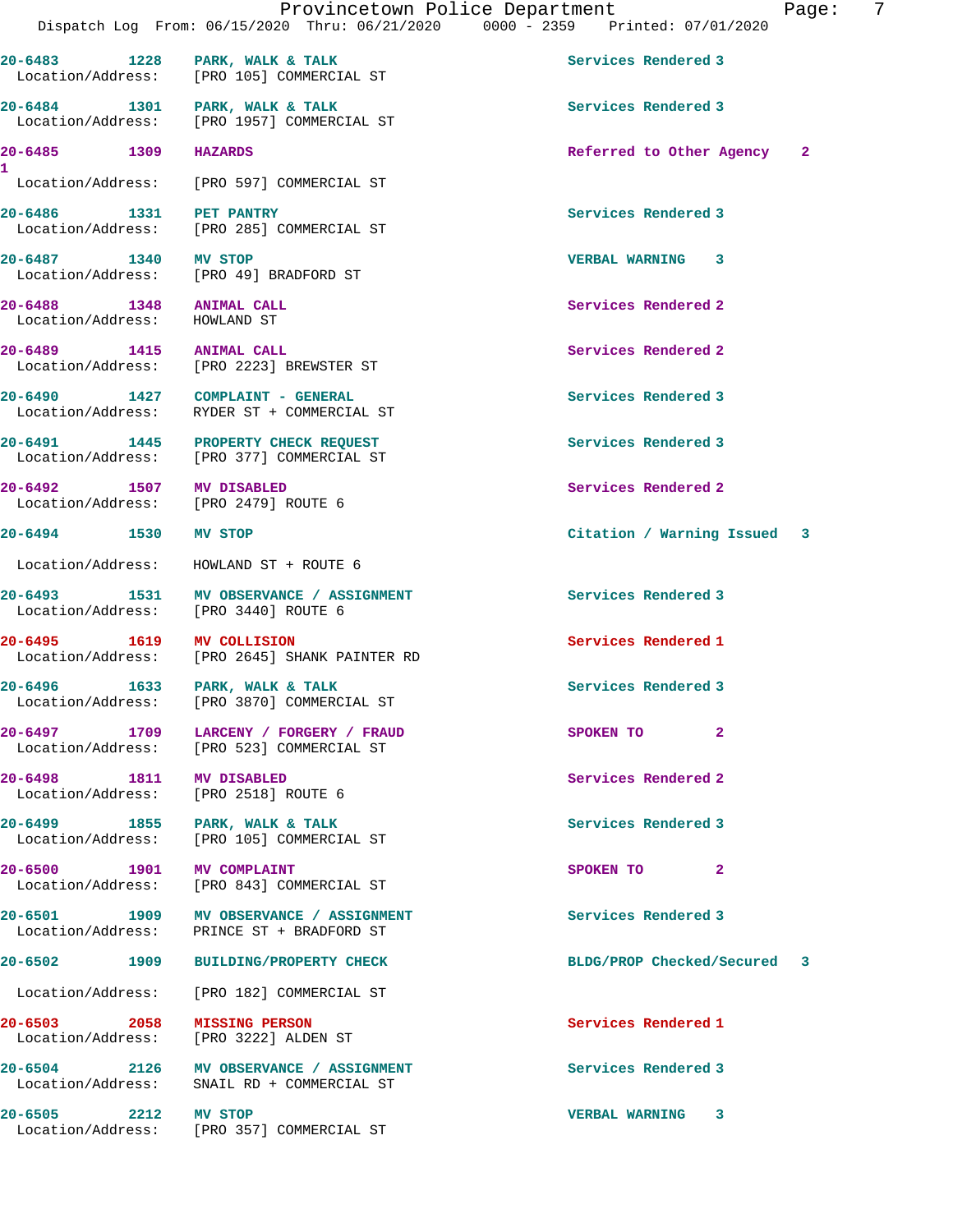|                               | 20-6506 2258 BUILDING/PROPERTY CHECK                                                                  | BLDG/PROP Checked/Secured 3 |  |
|-------------------------------|-------------------------------------------------------------------------------------------------------|-----------------------------|--|
|                               | Location/Address: [PRO 182] COMMERCIAL ST                                                             |                             |  |
|                               | 20-6507 2338 BUILDING/PROPERTY CHECK                                                                  | BLDG/PROP Checked/Secured 3 |  |
|                               | Location/Address: [PRO 539] SHANK PAINTER RD                                                          |                             |  |
|                               | 20-6509 2343 ALARM - FIRE                                                                             | No Action Required 1        |  |
|                               | Location/Address: [PRO 1124] THISTLEMORE RD                                                           |                             |  |
| For Date: 06/19/2020 - Friday |                                                                                                       |                             |  |
|                               | 20-6510 0022 BUILDING/PROPERTY CHECK<br>Location/Address: [PRO 357] COMMERCIAL ST                     | Services Rendered 3         |  |
|                               | 20-6511 0042 PARK, WALK & TALK<br>Location/Address: [PRO 3870] COMMERCIAL ST                          | SPOKEN TO 3                 |  |
|                               | 20-6512 0101 BUILDING/PROPERTY CHECK<br>Location/Address: [PRO 2520] PRINCE ST                        | Services Rendered 3         |  |
|                               | 20-6513 0135 MV OBSERVANCE / ASSIGNMENT<br>Location/Address: SHANK PAINTER RD + JEROME SMITH RD       | Services Rendered 3         |  |
|                               | 20-6514 0149 COMPLAINT - GENERAL<br>Location/Address: [PRO 80] CARVER ST<br>Refer To Arrest: 20-42-AR | Arrest(s) Made 3            |  |
|                               | 20-6515 0215 MEDICAL EMERGENCY<br>Location/Address: [PRO 542] SHANK PAINTER RD                        | Services Rendered 1         |  |
| 20-6517 0356 FOLLOW UP        | Location/Address: [PRO 542] SHANK PAINTER RD<br>Refer To Arrest: 20-42-AR                             | Services Rendered 2         |  |
|                               | 20-6518 0828 MEDICAL EMERGENCY<br>Location/Address: [PRO 1892] SHANK PAINTER RD                       | <b>PATIENT REFUSAL 1</b>    |  |
|                               | 20-6523 0830 911 - GENERAL                                                                            | Referred to Other Agency 1  |  |
| Location/Address:             | SNAIL RD + COMMERCIAL ST                                                                              |                             |  |
|                               | 20-6519 0831 SERVICE CALL - POLICE<br>Location/Address: [PRO 516] RACE POINT RD                       | Services Rendered 3         |  |
|                               | 20-6522 0854 BUILDING/PROPERTY CHECK                                                                  | BLDG/PROP Checked/Secured 3 |  |
|                               | Location/Address: [PRO 3287] ROUTE 6                                                                  |                             |  |
|                               | 20-6525 0919 PARKING COMPLAINT<br>Location/Address: BRADFORD ST + PEARL ST                            | <b>GONE ON ARRIVAL 3</b>    |  |
|                               | 20-6526 1021 BY-LAW VIOLATION<br>Location/Address: [PRO 606] CONWELL ST                               | Services Rendered 2         |  |
|                               | 20-6527 1041 LOST PROPERTY<br>Location/Address: [PRO 542] SHANK PAINTER RD                            | Services Rendered 3         |  |
|                               | 20-6529 1139 SERVICE CALL - POLICE<br>Location/Address: [PRO 569] WINSLOW ST                          | Services Rendered 3         |  |
| 20-6530 1146 MV DISABLED      | Location/Address: [PRO 516] RACE POINT RD                                                             | $\mathbf{2}$<br>SPOKEN TO   |  |
|                               | 20-6528 1148 MV OBSERVANCE / ASSIGNMENT<br>Location/Address: ROUTE 6 + SNAIL RD                       | Services Rendered 3         |  |
|                               |                                                                                                       |                             |  |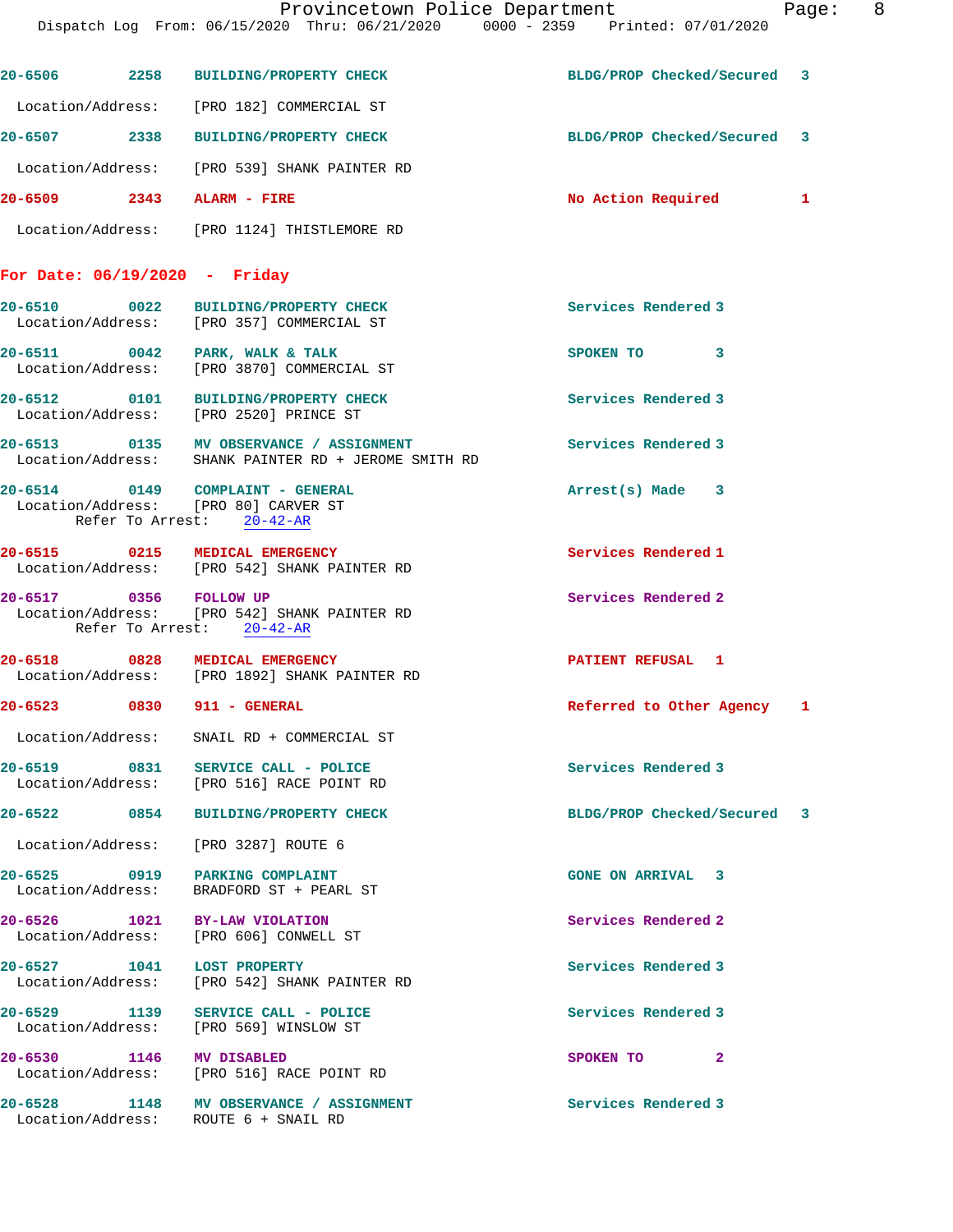|                                   |      | Provincetown Police Department<br>Dispatch Log From: 06/15/2020 Thru: 06/21/2020 0000 - 2359 Printed: 07/01/2020 |                             | Page: | 9 |
|-----------------------------------|------|------------------------------------------------------------------------------------------------------------------|-----------------------------|-------|---|
| 20-6531                           | 1202 | <b>ANIMAL CALL</b><br>Location/Address: [PRO 4049] COMMERCIAL ST                                                 | Services Rendered 2         |       |   |
|                                   |      | 20-6532 1238 PROPERTY DAMAGE<br>Location/Address: [PRO 518] RACE POINT RD                                        | Services Rendered 3         |       |   |
|                                   |      | 20-6533 1253 PROPERTY DAMAGE<br>Location/Address: [PRO 338] SHANK PAINTER RD                                     | Services Rendered 3         |       |   |
| 20-6535 1354                      |      | MV COLLISION<br>Location/Address: [PRO 526] RYDER ST EXT<br>Refer To Accident: 20-20-AC                          | Services Rendered 1         |       |   |
| 20-6537 1529                      |      | MEDICAL EMERGENCY                                                                                                | Transported to Hospital     | 1     |   |
| Location/Address:                 |      | [PRO 1564] CONWELL ST                                                                                            |                             |       |   |
| 20-6540 1545                      |      | <b>BUILDING/PROPERTY CHECK</b>                                                                                   | BLDG/PROP Checked/Secured   | 3     |   |
| Location/Address:                 |      | [PRO 2500] COMMERCIAL ST                                                                                         |                             |       |   |
| 20-6538 1547<br>Location/Address: |      | PARK, WALK & TALK<br>ARCH ST + COMMERCIAL ST                                                                     | Services Rendered 3         |       |   |
| 20-6541 1625                      |      | MEDICAL EMERGENCY                                                                                                | Transported to Hospital     | 1     |   |
| Location/Address:                 |      | [PRO 1245] SEASHORE PARK DR                                                                                      |                             |       |   |
| 20-6542 1639<br>Location/Address: |      | MV OBSERVANCE / ASSIGNMENT<br>HOWLAND ST + BRADFORD ST                                                           | Services Rendered 3         |       |   |
| 20-6543 1655                      |      | <b>BUILDING/PROPERTY CHECK</b>                                                                                   | BLDG/PROP Checked/Secured   | 3     |   |
| Location/Address:                 |      | [PRO 182] COMMERCIAL ST                                                                                          |                             |       |   |
| 20-6544 1718<br>Location/Address: |      | MV STOP<br>ROUTE 6                                                                                               | <b>VERBAL WARNING</b><br>-3 |       |   |
| $20 - 6545$                       |      | 1723 MV COLLISION<br>Location/Address: [PRO 3296] SHANK PAINTER RD                                               | Services Rendered 1         |       |   |
| 20-6546                           | 1835 | COMPLAINT - GENERAL<br>Location/Address: [PRO 1268] COMMERCIAL ST                                                | <b>GONE ON ARRIVAL 3</b>    |       |   |
|                                   |      | 20-6547 1919 PARKING COMPLAINT<br>Location/Address: [PRO 1268] COMMERCIAL ST                                     | <b>GONE ON ARRIVAL 3</b>    |       |   |
|                                   |      | 20-6548 1941 BUILDING/PROPERTY CHECK                                                                             | BLDG/PROP Checked/Secured 3 |       |   |
|                                   |      | Location/Address: [PRO 539] SHANK PAINTER RD                                                                     |                             |       |   |
| 20-6549 1944<br>Location/Address: |      | DISTURBANCE - FIGHT / ARGUMENT<br>[PRO 116] COMMERCIAL ST                                                        | SPOKEN TO 1                 |       |   |
| 20-6550 2014 MV STOP              |      | Location/Address: [PRO 165] COMMERCIAL ST                                                                        | VERBAL WARNING 3            |       |   |
|                                   |      | 20-6551 2114 BUILDING/PROPERTY CHECK<br>Location/Address: [PRO 2494] BRADFORD ST                                 | Services Rendered 3         |       |   |
| 20-6552 2136 MV STOP              |      | Location/Address: JOHNSON ST + BRADFORD ST                                                                       | VERBAL WARNING 3            |       |   |
|                                   |      | 20-6554 2312 NOISE COMPLAINT<br>Location/Address: [PRO 68] BRADFORD ST EXT                                       | SPOKEN TO 3                 |       |   |
|                                   |      | 20-6555 2333 PARK, WALK & TALK<br>Location/Address: [PRO 3870] COMMERCIAL ST                                     | Services Rendered 3         |       |   |
|                                   |      | 20-6556 2338 BUILDING/PROPERTY CHECK                                                                             | BLDG/PROP Checked/Secured 3 |       |   |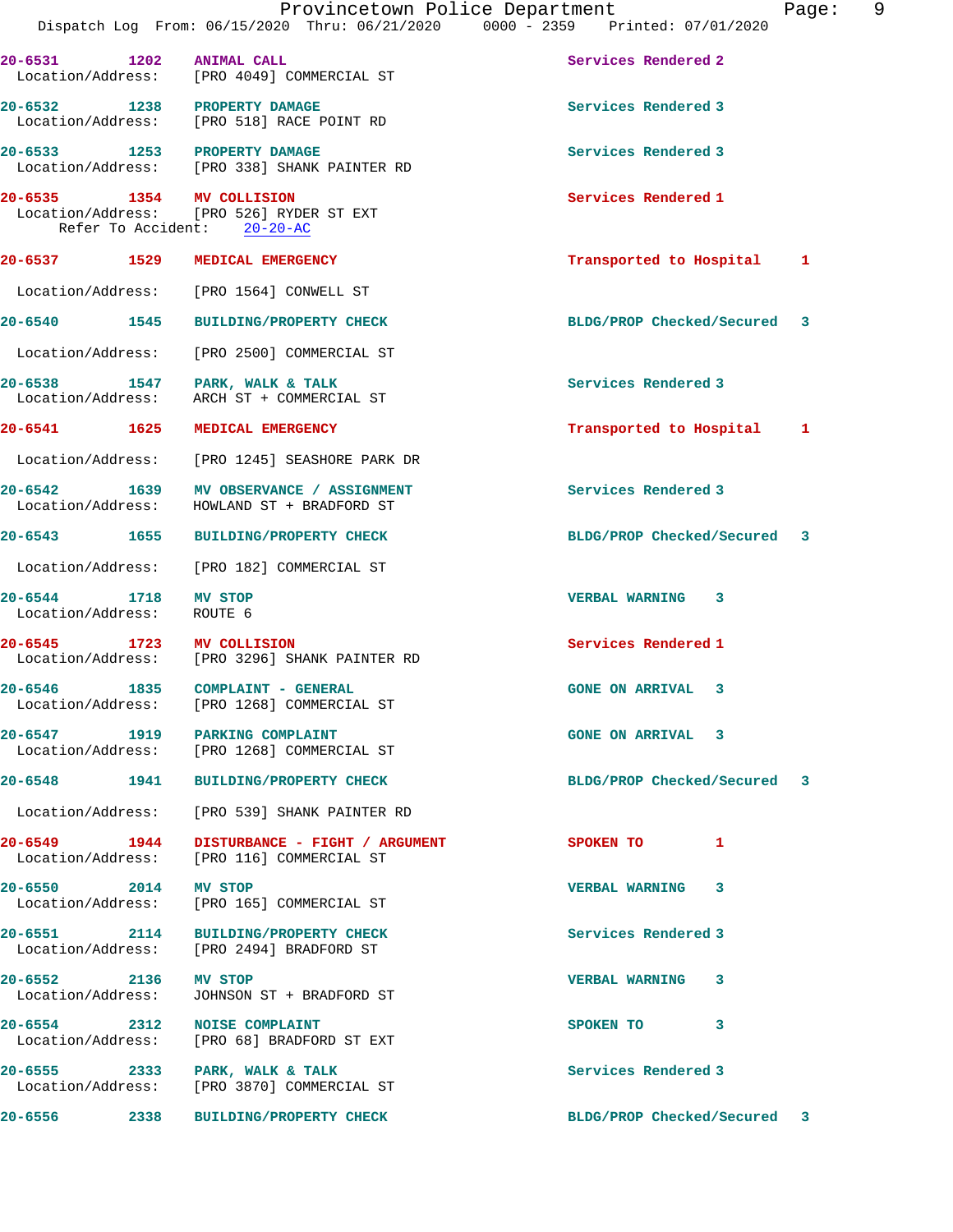|                                                               | Provincetown Police Department<br>Dispatch Log From: 06/15/2020 Thru: 06/21/2020 0000 - 2359 Printed: 07/01/2020 |                             |              | Page: | 10 |
|---------------------------------------------------------------|------------------------------------------------------------------------------------------------------------------|-----------------------------|--------------|-------|----|
|                                                               | Location/Address: [PRO 182] COMMERCIAL ST                                                                        |                             |              |       |    |
|                                                               | 20-6557 2348 MV OBSERVANCE / ASSIGNMENT<br>Location/Address: BRADFORD ST + HOWLAND ST                            | Services Rendered 3         |              |       |    |
| For Date: $06/20/2020 - Saturday$                             |                                                                                                                  |                             |              |       |    |
| 20-6558 0013 MV STOP                                          | Location/Address: [PRO 2513] ROUTE 6                                                                             | <b>VERBAL WARNING 3</b>     |              |       |    |
|                                                               | 20-6559 0104 MV OBSERVANCE / ASSIGNMENT<br>Location/Address: BRADFORD ST + RYDER ST                              | Services Rendered 3         |              |       |    |
| 20-6560 0110 MV STOP                                          | Location/Address: BRADFORD ST + STANDISH ST                                                                      | VERBAL WARNING 3            |              |       |    |
| 20-6561 0117 NOISE COMPLAINT<br>Location/Address: CUDWORTH ST |                                                                                                                  | SPOKEN TO                   | $\mathbf{3}$ |       |    |
|                                                               | 20-6562 0158 NOISE COMPLAINT<br>Location/Address: [PRO 2610] BRADFORD ST                                         | Unfounded 3                 |              |       |    |
|                                                               | 20-6563 0212 BUILDING/PROPERTY CHECK                                                                             | BLDG/PROP Checked/Secured 3 |              |       |    |
|                                                               | Location/Address: [PRO 377] COMMERCIAL ST                                                                        |                             |              |       |    |
| Location/Address: STABLE PATH                                 | 20-6565 0242 MEDICAL EMERGENCY                                                                                   | <b>PATIENT REFUSAL 1</b>    |              |       |    |
|                                                               | 20-6564 0245 BUILDING/PROPERTY CHECK                                                                             | BLDG/PROP Checked/Secured 3 |              |       |    |
|                                                               | Location/Address: [PRO 2206] PILGRIMS LANDING                                                                    |                             |              |       |    |
|                                                               | 20-6566 0257 ALARM - FIRE<br>Location/Address: [PRO 106] COMMERCIAL ST                                           | False Alarm 1               |              |       |    |
|                                                               | 20-6567 0551 MV OBSERVANCE / ASSIGNMENT<br>Location/Address: JEROME SMITH RD + SHANK PAINTER RD                  | Services Rendered 3         |              |       |    |
| 20-6568 0601 911 - GENERAL                                    | Location/Address: [PRO 2830] WINSTON CT                                                                          | Services Rendered 3         |              |       |    |
| 20-6569 0623 ANIMAL CALL                                      |                                                                                                                  | No Action Required          |              | 2     |    |
|                                                               | Location/Address: [PRO 1753] BRADFORD ST                                                                         |                             |              |       |    |
|                                                               | 20-6570 0627 SERVICE CALL - POLICE<br>Location/Address: [PRO 516] RACE POINT RD                                  | Services Rendered 3         |              |       |    |
|                                                               | 20-6571 0724 PARKING COMPLAINT<br>Location/Address: [PRO 3456] RYDER ST EXT                                      | Services Rendered 3         |              |       |    |
| 20-6572 0751                                                  | <b>BUILDING/PROPERTY CHECK</b>                                                                                   | BLDG/PROP Checked/Secured 3 |              |       |    |
| Location/Address:                                             | [PRO 2512] JEROME SMITH RD                                                                                       |                             |              |       |    |
| 20-6573 0753<br>Location/Address:                             | <b>BUILDING/PROPERTY CHECK</b><br>[PRO 2512] JEROME SMITH RD                                                     | Services Rendered 3         |              |       |    |
|                                                               | 20-6574 0817 PARKING COMPLAINT                                                                                   | Citation / Warning Issued 3 |              |       |    |
| Location/Address:                                             | BRADFORD ST + PEARL ST                                                                                           |                             |              |       |    |
| 20-6575 0856 ANIMAL CALL<br>Location/Address: COURT ST        |                                                                                                                  | Services Rendered 2         |              |       |    |
| 20-6576 0934 MV STOP                                          | Location/Address: ROUTE 6 + CONWELL ST                                                                           | VERBAL WARNING 3            |              |       |    |
| 20-6577 0959 MV STOP                                          |                                                                                                                  | VERBAL WARNING 3            |              |       |    |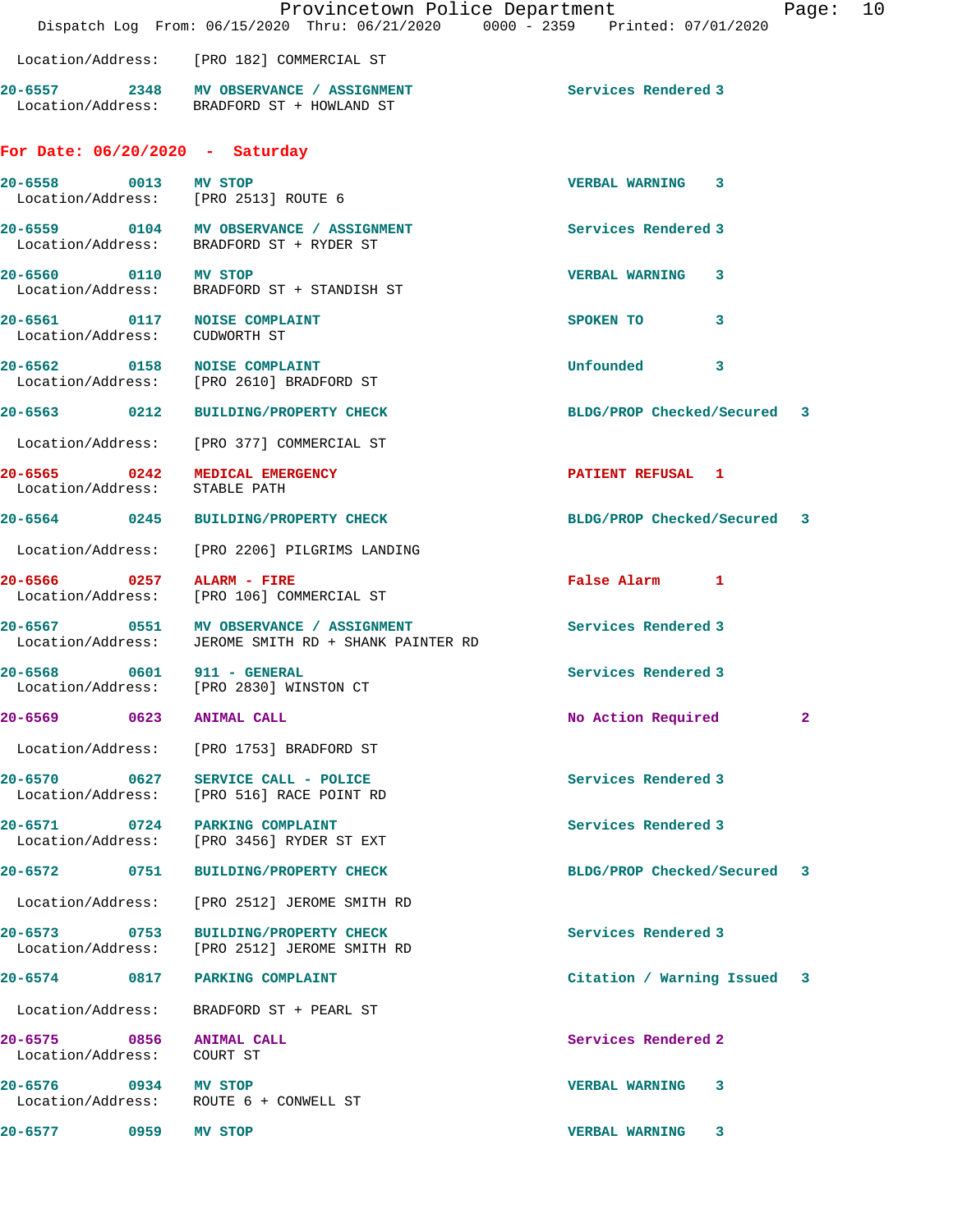|                                                                   |                                                                                         | Provincetown Police Department<br>Dispatch Log From: 06/15/2020 Thru: 06/21/2020 0000 - 2359 Printed: 07/01/2020 | Page: | 11 |
|-------------------------------------------------------------------|-----------------------------------------------------------------------------------------|------------------------------------------------------------------------------------------------------------------|-------|----|
|                                                                   | Location/Address: ROUTE 6 + HOWLAND ST                                                  |                                                                                                                  |       |    |
| 20-6578 1018 ANIMAL CALL                                          | Location/Address: ROUTE 6 + CONWELL ST                                                  | Services Rendered 2                                                                                              |       |    |
| 20-6581 1046 LOST PROPERTY                                        | Location/Address: [PRO 537] SHANK PAINTER RD                                            | Services Rendered 3                                                                                              |       |    |
| 20-6582 1106 MV COLLISION                                         | Location/Address: [PRO 2520] PRINCE ST                                                  | Services Rendered 1                                                                                              |       |    |
| 20-6583 1149 ASSIST CITIZEN                                       | Location/Address: ROUTE 6 + SHANK PAINTER RD                                            | Services Rendered 3                                                                                              |       |    |
| 20-6584 1152 ALARM - FIRE<br>Location/Address: [PRO 897] COURT ST |                                                                                         | False Alarm 1                                                                                                    |       |    |
|                                                                   | 20-6585 1206 MV COMPLAINT<br>Location/Address: [PRO 2483] COMMERCIAL ST                 | Services Rendered 2                                                                                              |       |    |
| 20-6586 1234 PARK, WALK & TALK                                    | Location/Address: [PRO 3870] COMMERCIAL ST                                              | Services Rendered 3                                                                                              |       |    |
| 20-6588 1326 MEDICAL EMERGENCY                                    |                                                                                         | Transported to Hospital 1                                                                                        |       |    |
|                                                                   | Location/Address: [PRO 442] HARRY KEMP WAY                                              |                                                                                                                  |       |    |
| 20-6590 1342 PARK, WALK & TALK                                    |                                                                                         | No Action Required                                                                                               | 3     |    |
|                                                                   | Location/Address: [PRO 3870] COMMERCIAL ST                                              |                                                                                                                  |       |    |
|                                                                   | 20-6591 1355 BUILDING/PROPERTY CHECK                                                    | BLDG/PROP Checked/Secured 3                                                                                      |       |    |
|                                                                   | Location/Address: [PRO 182] COMMERCIAL ST                                               |                                                                                                                  |       |    |
| 20-6592                                                           | 1356 ANIMAL CALL<br>Location/Address: [PRO 132] COMMERCIAL ST                           | <b>GONE ON ARRIVAL 2</b>                                                                                         |       |    |
|                                                                   | 20-6593 1412 BUILDING/PROPERTY CHECK<br>Location/Address: [PRO 2499] RACE POINT RD      | Services Rendered 3                                                                                              |       |    |
| 1511<br>20-6595<br>Location/Address:                              | <b>FOLLOW UP</b><br>[PRO 542] SHANK PAINTER RD                                          | Services Rendered 2                                                                                              |       |    |
| 20-6596 1547                                                      | <b>MEDICAL EMERGENCY</b><br>Location: [PRO 3431] LOPES SQUARE                           | PATIENT REFUSAL 1                                                                                                |       |    |
| 20-6597 1607 MV STOP                                              |                                                                                         | No Action Required                                                                                               | 3     |    |
|                                                                   | Location/Address: [PRO 356] COMMERCIAL ST                                               |                                                                                                                  |       |    |
| 20-6598 1609 ANIMAL CALL                                          |                                                                                         | Referred to Other Agency                                                                                         | 2     |    |
|                                                                   | Location/Address: [PRO 2499] RACE POINT RD                                              |                                                                                                                  |       |    |
|                                                                   | 20-6599 1631 MV OBSERVANCE / ASSIGNMENT<br>Location/Address: [PRO 537] SHANK PAINTER RD | Services Rendered 3                                                                                              |       |    |
|                                                                   | 20-6600 1637 BUILDING/PROPERTY CHECK<br>Location/Address: [PRO 2206] PILGRIMS LANDING   | Services Rendered 3                                                                                              |       |    |
| 20-6601 1643 PARKING COMPLAINT<br>Location/Address: WINSLOW ST    |                                                                                         | Services Rendered 3                                                                                              |       |    |
| 20-6602 1645 MV STOP<br>Location/Address: ROUTE 6                 |                                                                                         | VERBAL WARNING 3                                                                                                 |       |    |
| 20-6603 1651 MV STOP<br>Location/Address: ROUTE 6                 |                                                                                         | VERBAL WARNING 3                                                                                                 |       |    |
| 20-6605                                                           | 1711 ANIMAL CALL                                                                        | Could Not Locate 2                                                                                               |       |    |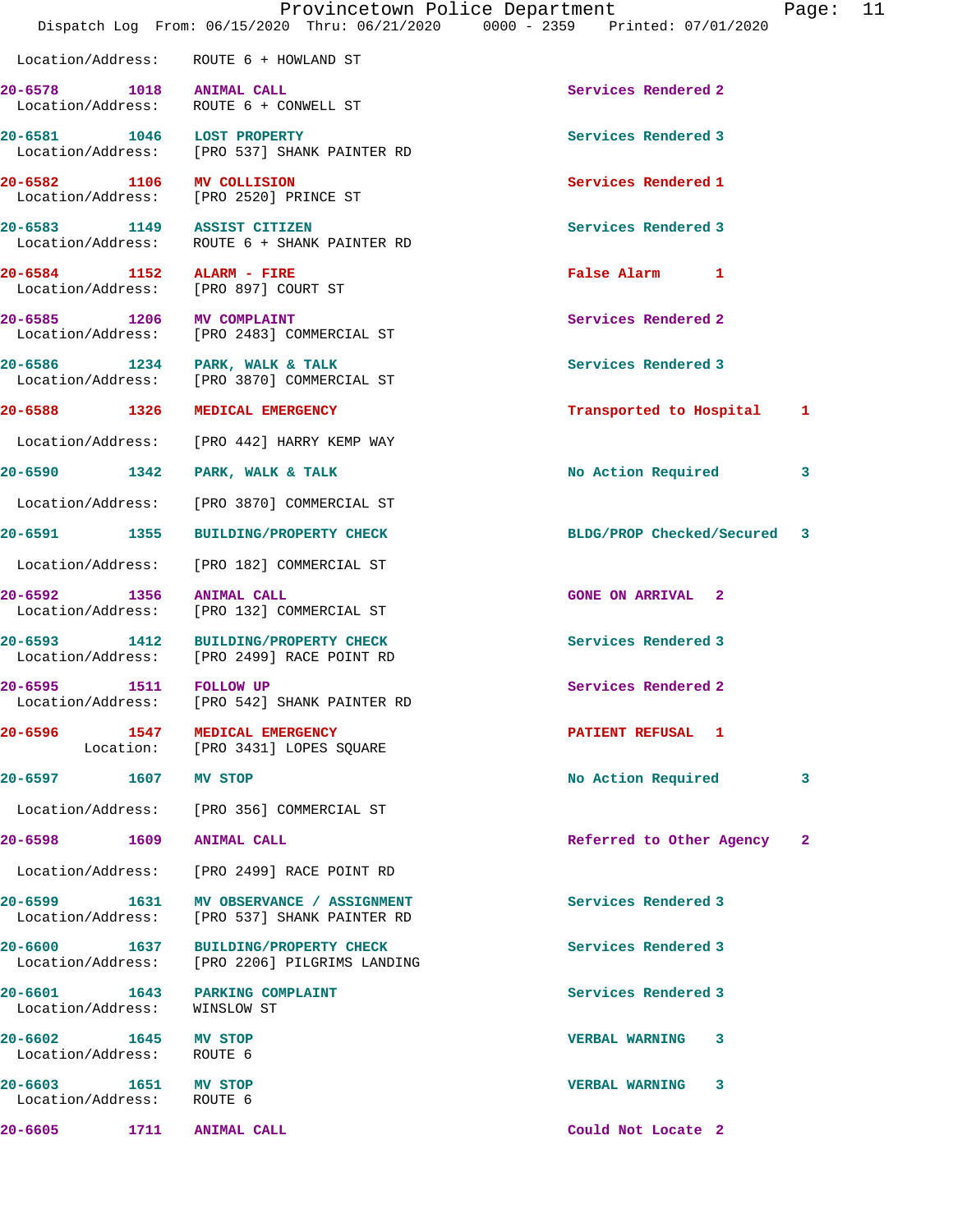|                                   |                                                                                       | Provincetown Police Department<br>Dispatch Log From: 06/15/2020 Thru: 06/21/2020 0000 - 2359 Printed: 07/01/2020 | Page: 12 |  |
|-----------------------------------|---------------------------------------------------------------------------------------|------------------------------------------------------------------------------------------------------------------|----------|--|
|                                   | Location/Address: [PRO 356] COMMERCIAL ST                                             |                                                                                                                  |          |  |
|                                   | 20-6606 1715 MV OBSERVANCE / ASSIGNMENT                                               | No Action Required                                                                                               | 3        |  |
|                                   | Location/Address: ROUTE 6 + CONWELL ST                                                |                                                                                                                  |          |  |
| Location/Address:                 | 20-6607 1722 MV COLLISION<br>BRADFORD ST + HANCOCK ST                                 | Services Rendered 1                                                                                              |          |  |
| 20-6608 1728 MV STOP              | Location/Address: [PRO 899] COURT ST                                                  | VERBAL WARNING 3                                                                                                 |          |  |
|                                   | 20-6609 1749 COMPLAINT - GENERAL<br>Location/Address: [PRO 813] COMMERCIAL ST         | SPOKEN TO 3                                                                                                      |          |  |
|                                   | 20-6612 1913 MEDICAL EMERGENCY<br>Location/Address: [PRO 1466] COMMERCIAL ST          | PATIENT REFUSAL 1                                                                                                |          |  |
|                                   | 20-6613 1925 BUILDING/PROPERTY CHECK                                                  | BLDG/PROP Checked/Secured 3                                                                                      |          |  |
|                                   | Location/Address: [PRO 539] SHANK PAINTER RD                                          |                                                                                                                  |          |  |
|                                   | 20-6614 2002 MV HIT & RUN<br>Location/Address: [PRO 2490] PROVINCELANDS RD            | Services Rendered 2                                                                                              |          |  |
| 20-6615 2013 MV STOP              | Location/Address: BRADFORD ST + DYER ST                                               | VERBAL WARNING 3                                                                                                 |          |  |
|                                   | 20-6617 2023 PARKING COMPLAINT<br>Location/Address: BRADFORD ST + PEARL ST            | Services Rendered 3                                                                                              |          |  |
|                                   | 20-6616 2025 PARK, WALK & TALK<br>Location/Address: [PRO 3870] COMMERCIAL ST          | Services Rendered 3                                                                                              |          |  |
|                                   | 20-6618 2055 BUILDING/PROPERTY CHECK                                                  | BLDG/PROP Checked/Secured 3                                                                                      |          |  |
|                                   | Location/Address: [PRO 1952] COMMERCIAL ST                                            |                                                                                                                  |          |  |
| 20-6619 2107 MV STOP              |                                                                                       | Citation / Warning Issued 3                                                                                      |          |  |
|                                   | Location/Address: BRADFORD ST + BANGS ST                                              |                                                                                                                  |          |  |
| 20-6622 2133<br>Location/Address: | MV STOP<br>THISTLEMORE RD + BRADFORD ST                                               | VERBAL WARNING 3                                                                                                 |          |  |
|                                   | 20-6621 2136 MV OBSERVANCE / ASSIGNMENT<br>Location/Address: HOWLAND ST + BRADFORD ST | Services Rendered 3                                                                                              |          |  |
| 20-6623 2136 MV STOP              | Location/Address: [PRO 623] COMMERCIAL ST                                             | VERBAL WARNING 3                                                                                                 |          |  |
| Location/Address:                 | 20-6624 2146 SUSPICIOUS ACTIVITY<br>HARRY KEMP WAY                                    | Services Rendered 2                                                                                              |          |  |
|                                   | 20-6625 2152 BUILDING/PROPERTY CHECK                                                  | BLDG/PROP Checked/Secured                                                                                        | -3       |  |
|                                   | Location/Address: [PRO 1638] COMMERCIAL ST                                            |                                                                                                                  |          |  |
| 20-6627 2223<br>Location/Address: | <b>COMPLAINT - GENERAL</b><br>BRADFORD ST                                             | Could Not Locate 3                                                                                               | 3        |  |
|                                   | 20-6628 2235 MEDICAL EMERGENCY<br>Location/Address: [PRO 2543] MACMILLAN WHARF        | Services Rendered 1                                                                                              |          |  |
|                                   | 20-6630 2345 BUILDING/PROPERTY CHECK                                                  | BLDG/PROP Checked/Secured 3                                                                                      |          |  |
|                                   | Location/Address: [PRO 512] PRINCE ST                                                 |                                                                                                                  |          |  |
|                                   |                                                                                       |                                                                                                                  |          |  |

**For Date: 06/21/2020 - Sunday**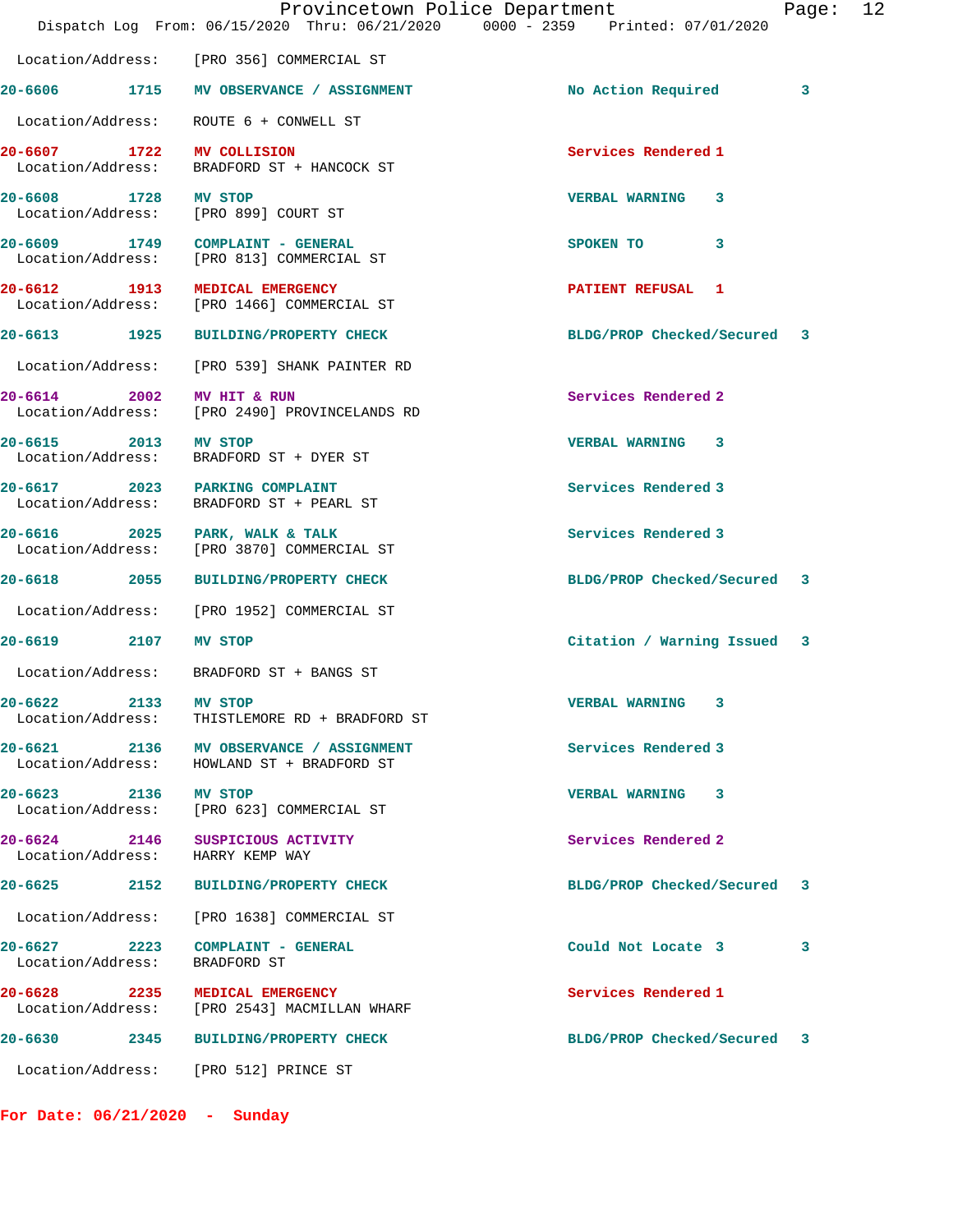| 20-6632 0003                      | PARK, WALK & TALK<br>Location/Address: [PRO 3870] COMMERCIAL ST                          | Services Rendered 3         |   |
|-----------------------------------|------------------------------------------------------------------------------------------|-----------------------------|---|
| 20-6633 0006                      | BUILDING/PROPERTY CHECK                                                                  | BLDG/PROP Checked/Secured 3 |   |
| Location/Address:                 | [PRO 2500] COMMERCIAL ST                                                                 |                             |   |
| 20-6634 0058<br>Location/Address: | MV OBSERVANCE / ASSIGNMENT<br>SHANK PAINTER RD + BRADFORD ST                             | Services Rendered 3         |   |
| 20-6635 0123<br>Location/Address: | MV OBSERVANCE / ASSIGNMENT<br>CONWELL ST + ROUTE 6                                       | Services Rendered 3         |   |
| 20-6636 0132 MV STOP              | Location/Address: CONWELL ST + HENSCHE LN                                                | VERBAL WARNING 3            |   |
| 20-6637 0154                      | <b>BUILDING/PROPERTY CHECK</b><br>Location/Address: [PRO 433] RYDER ST EXT               | Services Rendered 3         |   |
| 20-6638 0353                      | <b>BUILDING/PROPERTY CHECK</b>                                                           | BLDG/PROP Checked/Secured 3 |   |
|                                   | Location/Address: [PRO 519] RACE POINT RD                                                |                             |   |
| 20-6640 0534<br>Location/Address: | MV OBSERVANCE / ASSIGNMENT<br>JEROME SMITH RD + SHANK PAINTER RD                         | Services Rendered 3         |   |
| 20-6641 0629<br>Location/Address: | BUILDING/PROPERTY CHECK<br>[PRO 2490] PROVINCELANDS RD                                   | Services Rendered 3         |   |
| 20-6642 0645<br>Location/Address: | LARCENY / FORGERY / FRAUD<br>[PRO 2448] OFF CEMETERY RD                                  | $\mathbf{2}$<br>SPOKEN TO   |   |
| 20-6643 0726                      | <b>BUILDING/PROPERTY CHECK</b><br>Location/Address: [PRO 2977] COMMERCIAL ST             | Services Rendered 3         |   |
|                                   | 20-6644 0822 MV OBSERVANCE / ASSIGNMENT<br>Location/Address: [PRO 447] JEROME SMITH RD   | Services Rendered 3         |   |
| 20-6645 0854                      | MV OBSERVANCE / ASSIGNMENT<br>Location/Address: [PRO 3440] ROUTE 6                       | Services Rendered 3         |   |
|                                   | 20-6646 0930 SERVICE CALL - POLICE<br>Location/Address: [PRO 516] RACE POINT RD          | Services Rendered 3         |   |
| 1018<br>20-6648                   | MV COMPLAINT<br>Location/Address: [PRO 1361] COMMERCIAL ST                               | Services Rendered 2         |   |
| 20-6649 1102 MV STOP              |                                                                                          | No Action Required          | 3 |
|                                   | Location/Address: WEST VINE ST + BRADFORD ST EXT                                         |                             |   |
| 20-6651 1113 MV STOP              | Location/Address: ROUTE 6 + CONWELL ST                                                   | VERBAL WARNING 3            |   |
|                                   | 20-6650 1116 MV OBSERVANCE / ASSIGNMENT<br>Location/Address: [PRO 3243] SHANK PAINTER RD | Services Rendered 3         |   |
|                                   | 20-6653 1234 PARKING COMPLAINT<br>Location/Address: WINTHROP ST + COMMERCIAL ST          | Services Rendered 3         |   |
| Location/Address:                 | 20-6656 1251 MEDICAL EMERGENCY<br>PILGRIM HEIGHTS RD + BRADFORD ST EXT                   | PATIENT REFUSAL 1           |   |
|                                   | 20-6654 1253 BUILDING/PROPERTY CHECK<br>Location/Address: [PRO 3296] SHANK PAINTER RD    | Services Rendered 3         |   |
|                                   | 20-6655 1255 PARK, WALK & TALK<br>Location/Address: [PRO 105] COMMERCIAL ST              | Services Rendered 3         |   |
|                                   | 20-6658 1412 MEDICAL EMERGENCY                                                           | Transported to Hospital     | 1 |
|                                   |                                                                                          |                             |   |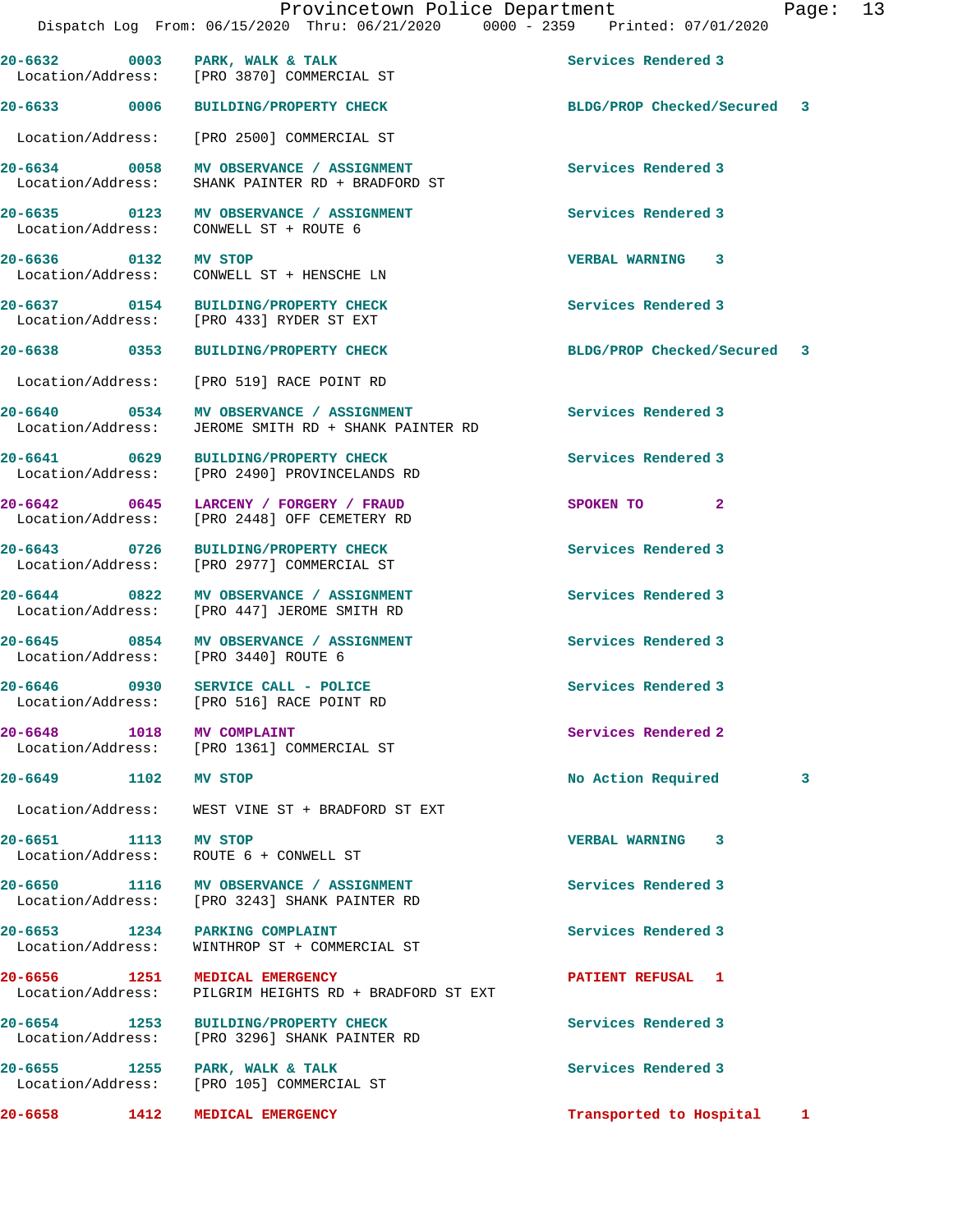|                                   |      | Provincetown Police Department<br>Dispatch Log From: 06/15/2020 Thru: 06/21/2020 0000 - 2359 Printed: 07/01/2020 |                             |   | Page: | 14 |
|-----------------------------------|------|------------------------------------------------------------------------------------------------------------------|-----------------------------|---|-------|----|
| Location/Address:                 |      | [PRO 3500] STABLE PATH                                                                                           |                             |   |       |    |
|                                   |      | 20-6659 1427 DISTURBANCE - FIGHT / ARGUMENT<br>Location/Address: [PRO 2489] BRADFORD ST                          | Peace Restored 1            |   |       |    |
| 20-6660 1436 MV STOP              |      | Location/Address: ROUTE 6 + SHANK PAINTER RD                                                                     | <b>VERBAL WARNING</b>       | 3 |       |    |
| Location/Address: COMMERCIAL ST   |      | 20-6661 1446 ASSIST CITIZEN                                                                                      | PATIENT REFUSAL 3           |   |       |    |
| 20-6662 1451                      |      | MEDICAL EMERGENCY                                                                                                | Transported to Hospital     |   | 1     |    |
|                                   |      | Location/Address: [PRO 3405] COMMERCIAL ST                                                                       |                             |   |       |    |
| 20-6663 1525<br>Location/Address: |      | MV OBSERVANCE / ASSIGNMENT<br>HIGH POLE HILL + BRADFORD ST                                                       | Services Rendered 3         |   |       |    |
|                                   |      | 20-6664 1527 DISTURBANCE - FIGHT / ARGUMENT                                                                      | No Action Required          |   | 1     |    |
|                                   |      | Location/Address: [PRO 352] COMMERCIAL ST                                                                        |                             |   |       |    |
| Location/Address: COMMERCIAL ST   |      | 20-6665 1542 PARKING COMPLAINT                                                                                   | SPOKEN TO                   | 3 |       |    |
| 20-6667 1553 ANIMAL CALL          |      | Location/Address: [PRO 2601] MILLER HILL RD                                                                      | Services Rendered 2         |   |       |    |
|                                   |      | 20-6666 1555 MV OBSERVANCE / ASSIGNMENT<br>Location/Address: [PRO 3440] ROUTE 6                                  | Services Rendered 3         |   |       |    |
|                                   |      | 20-6668 1628 BUILDING/PROPERTY CHECK                                                                             | BLD/PROP CHECKED UNSECURE   |   | 3     |    |
|                                   |      | Location/Address: [PRO 488] MAYFLOWER ST                                                                         |                             |   |       |    |
| $20 - 6670$                       | 1722 | MEDICAL EMERGENCY<br>Location/Address: [PRO 542] SHANK PAINTER RD<br>Refer To Arrest: 20-43-AR                   | <b>PATIENT REFUSAL 1</b>    |   |       |    |
| 20-6672                           | 1744 | MEDICAL EMERGENCY                                                                                                | Transported to Hospital     |   | 1     |    |
|                                   |      | Location/Address: [PRO 542] SHANK PAINTER RD<br>Refer To Arrest: 20-43-AR                                        |                             |   |       |    |
| 20-6673 1751                      |      | FIRE - OTHER<br>Location/Address: [PRO 1276] RACE POINT RD                                                       | Extinguished 1              |   |       |    |
| 20-6675 1811 LOST PROPERTY        |      | Location/Address: [PRO 2483] COMMERCIAL ST                                                                       | Services Rendered 3         |   |       |    |
|                                   |      | 20-6676 1828 PARKING COMPLAINT<br>Location/Address: [PRO 356] COMMERCIAL ST                                      | SPOKEN TO 3                 |   |       |    |
|                                   |      | 20-6677 1844 MEDICAL EMERGENCY<br>Location/Address: [PRO 3094] COMMERCIAL ST                                     | PATIENT REFUSAL 1           |   |       |    |
| Location/Address:                 |      | 20-6678 1857 PARK, WALK & TALK<br>[PRO 3259] MACMILLAN WHARF                                                     | Services Rendered 3         |   |       |    |
| 20-6679 1936                      |      | <b>ALARM - FIRE</b><br>Location/Address: [PRO 4021] COMMERCIAL ST                                                | False Alarm 1               |   |       |    |
| 20-6680 2004                      |      | <b>BUILDING/PROPERTY CHECK</b>                                                                                   | BLDG/PROP Checked/Secured   |   | -3    |    |
| Location/Address:                 |      | [PRO 1952] COMMERCIAL ST                                                                                         |                             |   |       |    |
| 20-6681                           | 2014 | <b>BUILDING/PROPERTY CHECK</b>                                                                                   | BLDG/PROP Checked/Secured 3 |   |       |    |
| Location/Address:                 |      | MASONIC PL                                                                                                       |                             |   |       |    |
| 20-6682                           | 2019 | MV STOP                                                                                                          | <b>VERBAL WARNING</b>       | 3 |       |    |